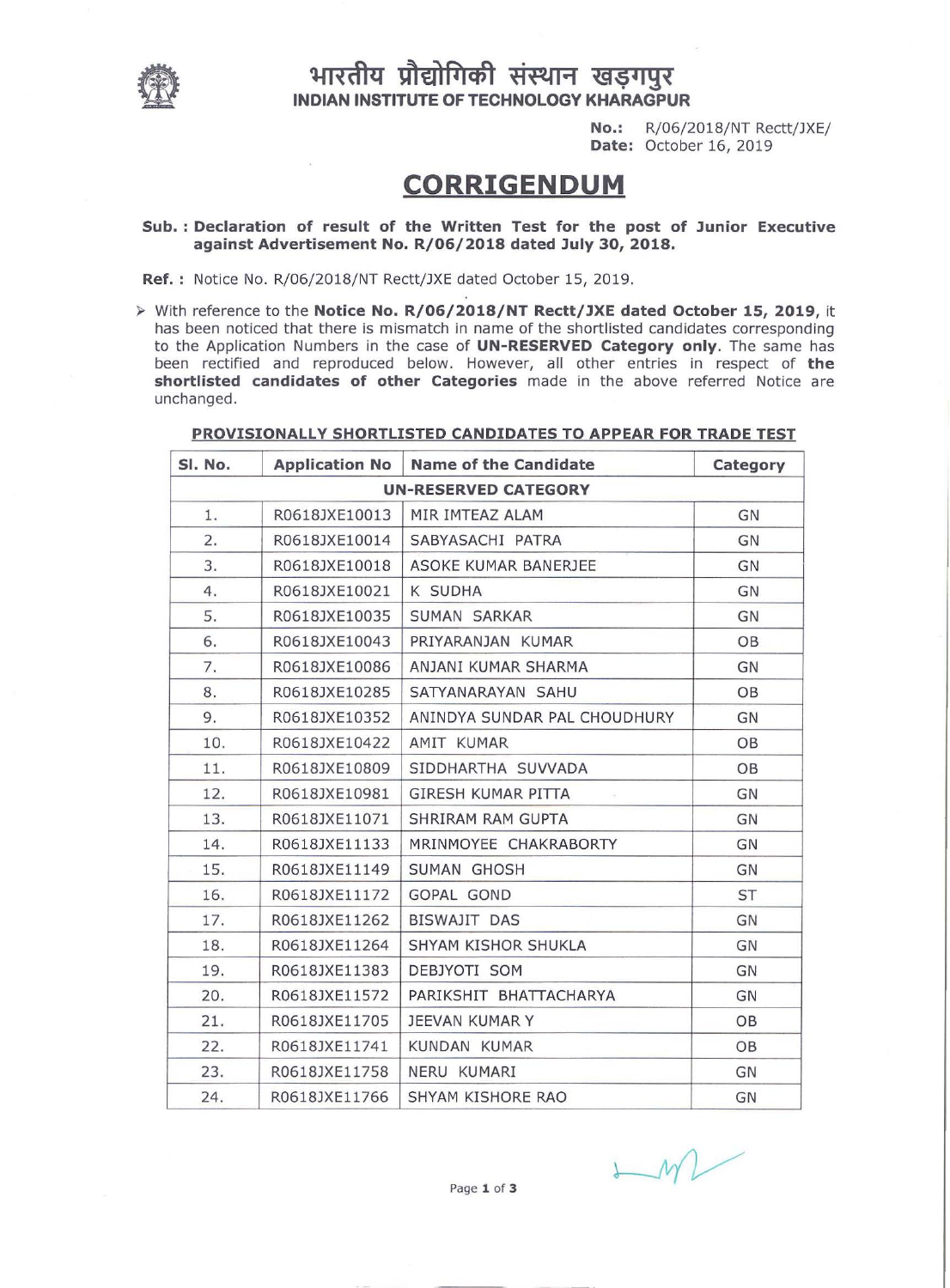| SI. No. |               | Application No   Name of the Candidate | Category  |
|---------|---------------|----------------------------------------|-----------|
|         |               | <b>UN-RESERVED CATEGORY</b>            |           |
| 25.     | R0618JXE11871 | PRANTIK GHOSH                          | GN        |
| 26.     | R0618JXE11891 | <b>KAPIL DEV MURMU</b>                 | <b>ST</b> |
| 27.     | R0618JXE11938 | RITESH JOARDAR                         | GN        |
| 28.     | R0618JXE11994 | BASUDEB MANDAL                         | GN        |
| 29.     | R0618JXE12074 | DEB KUMAR DEY                          | GN        |
| 30.     | R0618JXE12207 | ASHISH KUMAR SINGH                     | GN        |
| 31.     | R0618JXE12289 | SUMAN KUMAR                            | GN        |
| 32.     | R0618JXE12602 | LOB KUNDU                              | GN        |
| 33.     | R0618JXE12614 | UDAY KUMAR                             | OB        |
| 34.     | R0618JXE12628 | DEBASHIS ROY                           | GN        |
| 35.     | R0618JXE12674 | SUBRAT KUMAR MOHANTY                   | GN        |
| 36.     | R0618JXE12865 | SUDHANSHU KUMAR                        | GN        |
| 37.     | R0618JXE12954 | ROSHAN KUMAR                           | GN        |
| 38.     | R0618JXE12992 | DEBASISH KARMAKAR                      | OB        |
| 39.     | R0618JXE13004 | AJEET KUMAR                            | GN        |
| 40.     | R0618JXE13017 | DEEPAK KUMAR TIWARY                    | GN        |
| 41.     | R0618JXE13226 | SANDIPAN GUPTA                         | GN        |
| 42.     | R0618JXE13279 | <b>BHASKAR SINHA ROY</b>               | GN        |
| 43.     | R0618JXE13353 | AMIT SAHA                              | <b>SC</b> |
| 44.     | R0618JXE13397 | ABHIK KR SARBAJNA                      | GN        |
| 45.     | R0618JXE13401 | A SRIKANTH                             | GN        |
| 46.     | R0618JXE13794 | DIPANKAR DAS                           | <b>SC</b> |
| 47.     | R0618JXE13799 | SOHAG KUMAR PATRA                      | <b>SC</b> |
| 48.     | R0618JXE13817 | SOUMYA GOLUI                           | GN        |
| 49.     | R0618JXE13848 | ARNAB KUMAR BARUI                      | GN        |
| 50.     | R0618JXE13878 | FURQUANUL HAQUE                        | GN        |
| 51.     | R0618JXE14037 | GAUTAM KUMAR                           | OB        |
| 52.     | R0618JXE14206 | CHANDRA SHEKHAR BISHT                  | GN        |
| 53.     | R0618JXE14447 | <b>GOPAL CHANDRA DAS</b>               | GN        |
| 54.     | R0618JXE14712 | TRIJIT SADHU                           | GN        |
| 55.     | R0618JXE14786 | SUNIL KUMAR BHARTI                     | OB        |
| 56.     | R0618JXE14877 | PIYUSH PRAKASH                         | GN        |
| 57.     | R0618JXE14941 | SAIKAT SAMANTA                         | GN        |
| 58.     | R0618JXE15088 | DEBANJAN DAS                           | GN        |
| 59.     | R0618JXE15212 | MOZAMMEL HOSEN KHAN                    | OB        |
| 60.     | R0618JXE15256 | SANJAY KUMAR SHAW                      | OB        |
| 61.     | R0618JXE15292 | ACHIN NAYAK                            | GN        |
| 62.     | R0618JXE15468 | SWAPAN KUMAR SANTRA                    | GN        |
| 63.     | R0618JXE15506 | ANKIT KUMAR SINGH                      | GN        |
| 64.     | R0618JXE15674 | SOHINI RAY                             | GN        |

 $M$